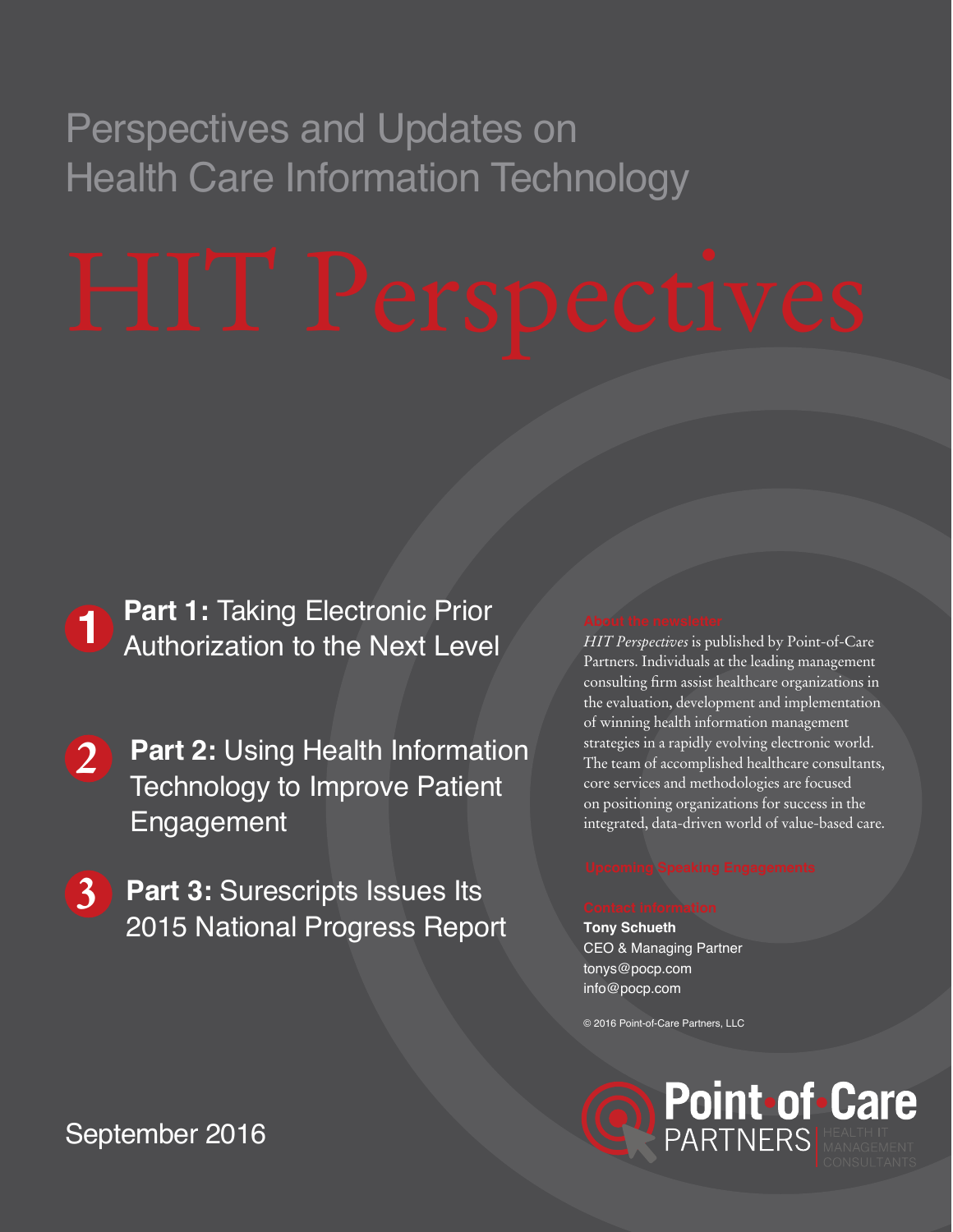**Part 1**  Taking Electronic Prior Authorization to the Next Level

**Part 2** Using Health Information Technology to Improve Patient Engagement

**Part 3** Surescripts Issues Its 2015 National Progress Report

# **1** Part 1: Taking Electronic Prior Authorization<br>to the Next Level to the Next Level

### *By [Michael Burger,](http://www.pocp.com/michael_burger.html) Senior Consultant*

An increasing number of medications require preapproval—or prior authorization (PA) — from payers before they can be dispensed. This traditionally has been a cumbersome, time-consuming and frustrating manual administrative process. The reason: PA was based on numerous phone calls and faxes — plus the exchange of lots of paper — among physicians, pharmacies and payers. Recognizing that there has to be a better way, the electronic prescribing (ePrescribing) industry developed an electronic prior authorization (ePA) standard to be incorporated into the electronic health record (EHR) work flows of physicians, pharmacies and payers. The standards development work came to fruition a couple of years ago.

As a result, the issue isn't about the standard as much anymore. Rather, the discussion is about adoption. What will it take to move the ePA adoption needle forward?

**The business case.** The business case for ePA seems pretty clear. [According to data from CoverMyMeds,](https://epascorecard.covermymeds.com/) PA volume is increasing 20% each year. This is due to the rising number of chronically ill and elderly coupled with increased availability of very expensive drugs. These include many new specialty medications, nearly all of which require PA.

There are significant administrative costs associated with manual PA processing, which can be mitigated by computerized processing. [According to a recent article](http://content.healthaffairs.org/content/30/8/1443.abstract)  [in Health Affairs,](http://content.healthaffairs.org/content/30/8/1443.abstract) physicians spend the better part of \$37 billion annually (\$83,000 per doctor) thrashing out PA and formulary issues with payers. [According to another](http://medicaleconomics.modernmedicine.com/medical-economics/content/tags/insurance-companies/prior-authorization-predicament?page=full)  [estimate,](http://medicaleconomics.modernmedicine.com/medical-economics/content/tags/insurance-companies/prior-authorization-predicament?page=full) doctors spend 868.4 million hours on PA each year — not counting the time devoted by other staff members.

Handling PA requests also represents an equal administrative burden on pharmacies and payers, which similarly translates into time and money.

ePA reduces the time spent on each PA. According to a survey by the American Medical Association, most physicians experience a delay in excess of a week for their PA request to be processed. In contrast, ePAs often can be processed within hours when payers are equipped to electronically accept and process PA requests as well as return real-time responses.

Perhaps most importantly, the difficulties inherent in trying to obtain a PA significantly affect patient care and safety. As conveyed in the [ePA National Adoption Scorecard](https://epascorecard.covermymeds.com/), nearly 40% of PA requests (roughly 75 million) annually are abandoned due to complex procedures and policies and the hassle factor. Moreover, nearly 70% of patients encountering paper-based PA requests do not receive what was originally prescribed. This additionally has implications for pharmaceutical brand teams.

**Barriers to adoption.** While health care is moving steadily toward ePA adoption, there are barriers.

For example, about 80% of physician offices have adopted EHRs enabled for ePrescribing. However, not all EHRs are enabled for ePA. [According to a survey by](https://www.covermymeds.com/main/)  [CoverMyMeds](https://www.covermymeds.com/main/), 79% of EHR vendors (but only half of the top 15 companies) are committed to ePA. About half overall have gone live with the transaction, but only a third of the top 15.

One challenge is that payer information about PA is not always accurate or complete in EHRs. For example, there are inconsistencies in the formulary and benefit files that are critical to determining whether PA is needed by a payer for a specific drug for a particular patient. As a result, EHRs can't display an indicator that PA is necessary. When the prescriber unknowingly orders a medication that requires PA, a manual process ensues instead of an electronic transaction as part of the ePrescribing process.

Perspectives and Updates on Health Care Information Technology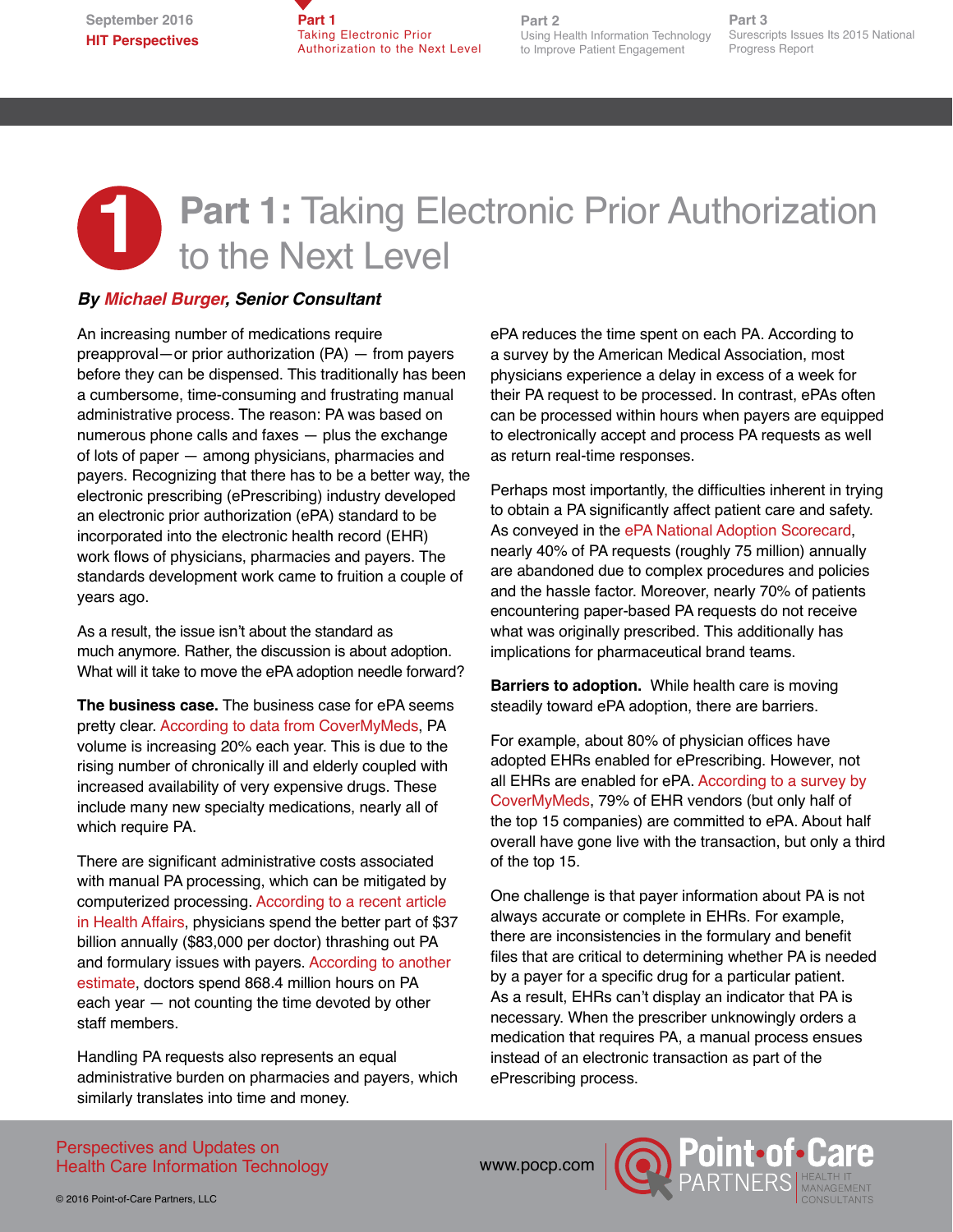**Forward progress.** In an attempt at automation, many payers offer websites and portals that provide information about the company's PA requirements and can be a way to submit the PA request. To use these portals, physicians must look up the website for each payer and consult it each time PA is needed. Because these portals are not connected to the physician's EHR, information must be transcribed manually from the EHR to the payer's portal. This is yet another major drag on expenses and administrative overhead. We also have heard reports that there is no way to ensure that ePA requests are processed successfully via portals and there rarely is a mechanism for follow-up.

States have begun to address ePA, but it's a hodgepodge of laws and regulations. For example, states are taking varied and specific approaches to defining and solving the PA challenge, which may include standardizing paper PA forms and mandating ePA. It's an evolving landscape that is a pain point for vendors, physicians and pharmacies.

The promise of ePA as part of the EHR ePrescribing work flow is that prescribers will see that PA is required prospectively — that is, at the time that the prescription is written. The prescriber will also know which questions need to be answered before the prescription is sent to the pharmacy. In many cases, the information needed is already documented in the EHR. The few remaining questions will need to be answered by data entry. The bottom line is that the need for data entry is significantly reduced.

**Taking ePA to the next level.** So, what will it take to move the ePA adoption needle? Here are a few thoughts.

- Physicians should be educated that ePA exists and know the particulars about its availability in their EHR. This is especially true in value-based care organizations, whose use of ePA could help them meet cost and quality targets.
- Physicians should use the ePA functionality that is available, even if it is not fully integrated. Payers may hesitate to invest in new ePA technologies if they don't see adoption of the basic tools available today. Adoption  $=$  interest  $=$  investment.
- With that in mind, vendors should understand that ePA adoption is on the rise—and should snowball as physicians see the benefits. [CoverMyMeds points](https://epascorecard.covermymeds.com/)  [to one health plan,](https://epascorecard.covermymeds.com/) in which more than two-thirds of its prescribers adopted the company's ePA solution since the beginning of this year. What's more, ePA

resulted in a 39% increase in autoapprovals and a 40% decrease in PA reviews.

- Payers should conduct outreach to vendors regarding their ability to handle ePA. [According to](https://epascorecard.covermymeds.com/#auto)  [a survey by CoverMyMeds,](https://epascorecard.covermymeds.com/#auto) some 9 out of 10 payers have committed to ePA and two-thirds are live. This will resonate with vendors, who build to suit customer demand.
- Physicians also should request that their EHR vendors integrate ePA. Vendors are responsive to users' expressed needs, and this demand will stimulate activity.
- Some use cases for the National Council for Prescription Drug Programs' ePA standard still need to be developed to the maturity level of prospective ePA between the provider and pharmacy benefit manager. Examples include pharmacy-to-payer transactions and those to support hub involvement.
- Specialty pharmacy should accelerate its move to computerization. Specialty pharmacy currently is mired in the antiquated paper-phone-fax processes for prescriptions and PA. Yet specialty medications represent the fastest growing sector in pharmacotherapy. Use of specialty medications was expected to jump by two-thirds in 2015 and account for half of all drug costs by 2016. Since nearly all specialty medications require PA, there is a business case for specialty pharmacies to rapidly move forward with ePrescribing and ePA.
- Physicians should pressure states to adopt uniform ePA requirements. State mandates requiring support of EHR-initiated ePA have begun to appear. Physicians could advocate for related requirements, such as timely responses to PA requests, similar to the prompt payment rules that exist in most states. Wider regulatory requirements will motivate EHR vendors and payers to hasten their development of ePA functionality to meet the rules. [To keep current with the ePA landscape, Point-of-Care partners offers its [ePA](http://www.pocp.com/ePriorAuth_State_Navigator_Final.pdf)  [State Navigator](http://www.pocp.com/ePriorAuth_State_Navigator_Final.pdf), which is an up-to-date resource for stakeholders of ePA-related developments on a stateby-state basis.]

Point-of-Care Partners has been part of ePrescribing from the beginning and we are experts in PA and ePA. Give us a call or send an e-mail so we can help your organization capitalize on the value of ePA. •

Perspectives and Updates on Health Care Information Technology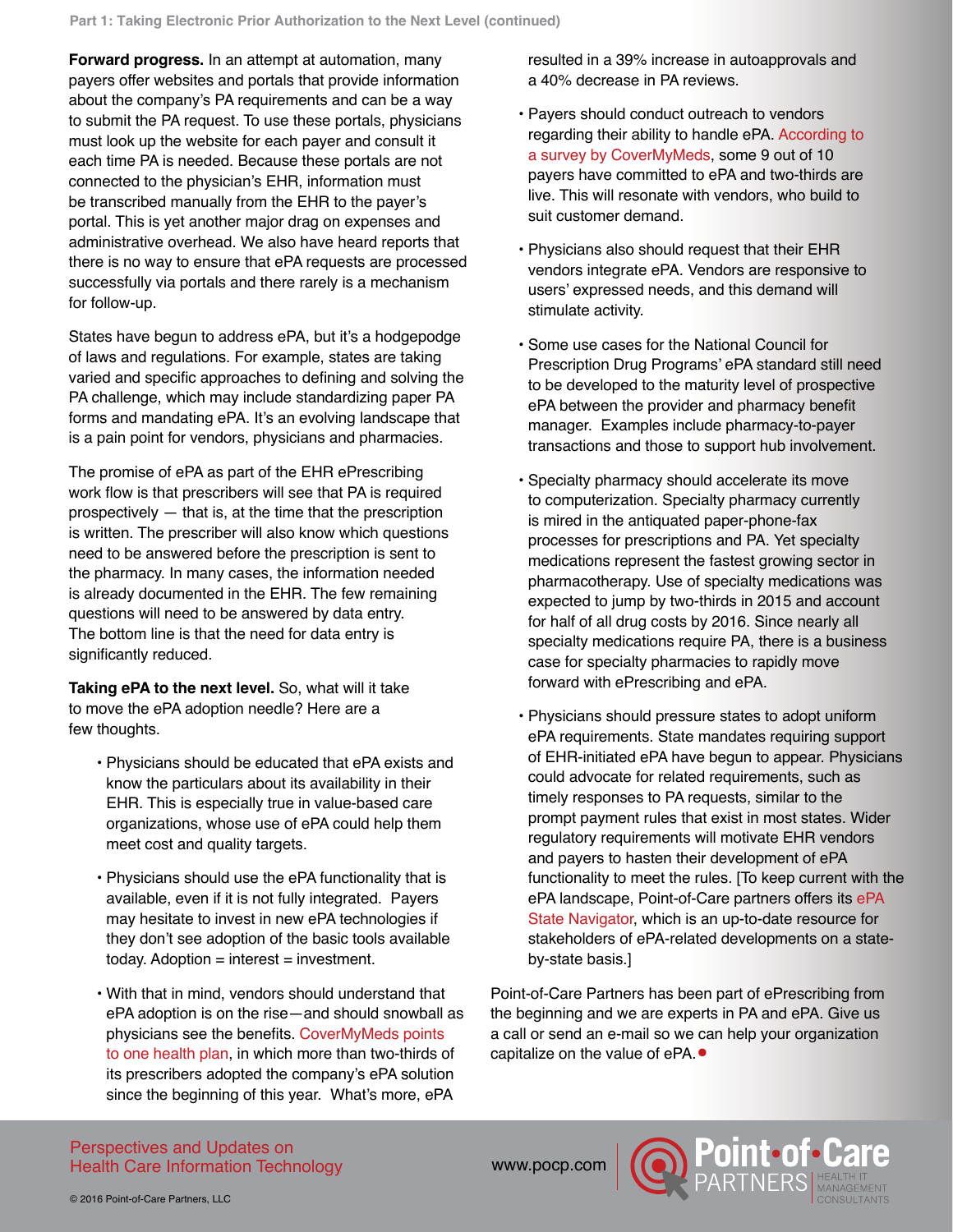**September 2016 HIT Perspectives** **Part 1** Taking Electronic Prior Authorization to the Next Level

**Part 2** Using Health Information Technology to Improve Patient Engagement

**Part 3** Surescripts Issues Its 2015 National Progress Report

## **2 Part 2: Using Health Information Technology to** Improve Patient Engagement

### *By [Paul Edge,](http://www.pocp.com/paul_edge.html) Senior Consultant*

Patient engagement has been on a lot of lips the past few years but has mostly been given lip service. While "patient engagement" solutions are increasing and [expected to](https://www.marketresearchengine.com/reportdetails/patient-engagement-solutions-market)  [reach \\$34 billion in 2023,](https://www.marketresearchengine.com/reportdetails/patient-engagement-solutions-market) they have been met with tepid response from both providers and consumers — despite their promise to reduce costs and improve outcomes. Part of the challenge is that the glitz of the technology is obscuring a very simple truth: patient engagement is really about connecting the right people at the appropriate moments. While we are still early in the consumer health information technology (health IT) life cycle, how can we use it to more actively engage patients? How can health IT improve their experiences and outcomes across the continuum of care?

**Drivers for change.** The need for taking patient engagement to the next level comes at an interesting convergence of legislation, patient demand, payment mechanisms and technological innovation. Drivers for change include:

- **Legislation.** Patient engagement is a necessity for providers and vendors because of two laws. The first, meaningful use (MU), required providers to provide a means for patients to access their health information, which meant that vendor offerings had to comply within certain time frames. Now patient engagement is a mandatory part of MIPS, the Merit-Based Incentive Payment System. Both programs were created to help spur adoption of health IT, cut costs, and improve quality of care and patient outcomes. Patient engagement is viewed as a key piece of those objectives and is one in its own right.
- **On-demand, online society.** Patients are beginning to demand more personalized care and access to information from their providers. After all, consumerization is now a given in daily life. Patients wonder why health care providers can't leverage technology and change their culture to be

more like banks (online 24/7 for multiple products and transactions), transportation (Uber and Lyft come to mind), retailing (think Amazon and PeaPod) and travel (such as Groupon, Expedia and even airlines).

- **Access to data.** There is a growing demand for access to patient data. [A recent survey found](https://www.accenture.com/us-en/insight-electronic-medical-record-benefits-outweigh-summary) that most people  $-87%$  – said they want to control their health data. This demand for data access is growing among both patients and their caregivers. The latter group is varied and large, as well as increasingly vocal about their need to access patient data. [According](http://www.apa.org/pi/about/publications/caregivers/faq/statistics.aspx)  [to estimates](http://www.apa.org/pi/about/publications/caregivers/faq/statistics.aspx), some 65.7 million Americans (or 29% of adults involving 31% of households) serve as family caregivers for an ill or disabled relative. That's not to mention the 5.7 million grandparents who are responsible for the lives and health care of their live-in grandchildren.
- **Move toward value-based reimbursement.** Compared with the rest of the world, the United States (US) spends more on health care but has worse outcomes, [according to a report](http://www.commonwealthfund.org/publications/issue-briefs/2015/oct/us-health-care-from-a-global-perspective) from the Commonwealth Fund. That is among the reasons why there has been a move toward value-based reimbursement in both the public and private sectors. Patient engagement is viewed as a way to enhance the cost-outcome equation. In fact, [there is some](http://www.healthaffairs.org/healthpolicybriefs/brief.php?brief_id=86)  [evidence](http://www.healthaffairs.org/healthpolicybriefs/brief.php?brief_id=86) to suggest that engaged patients experience better health outcomes at lower costs than other patients. As a result, such value-based organizations as accountable care organizations are moving (albeit slowly) toward engaging patients across the continuum of care. They are also beginning to use patient engagement in quality performance and payment metrics.
- **Technology.** The health IT sector is hot for venture capitalists who are investing bigtime in technologies related to patient engagement. [A recent analysis](http://medcitynews.com/2016/08/china-and-u-s-health-it-investment-trends/)

Perspectives and Updates on Health Care Information Technology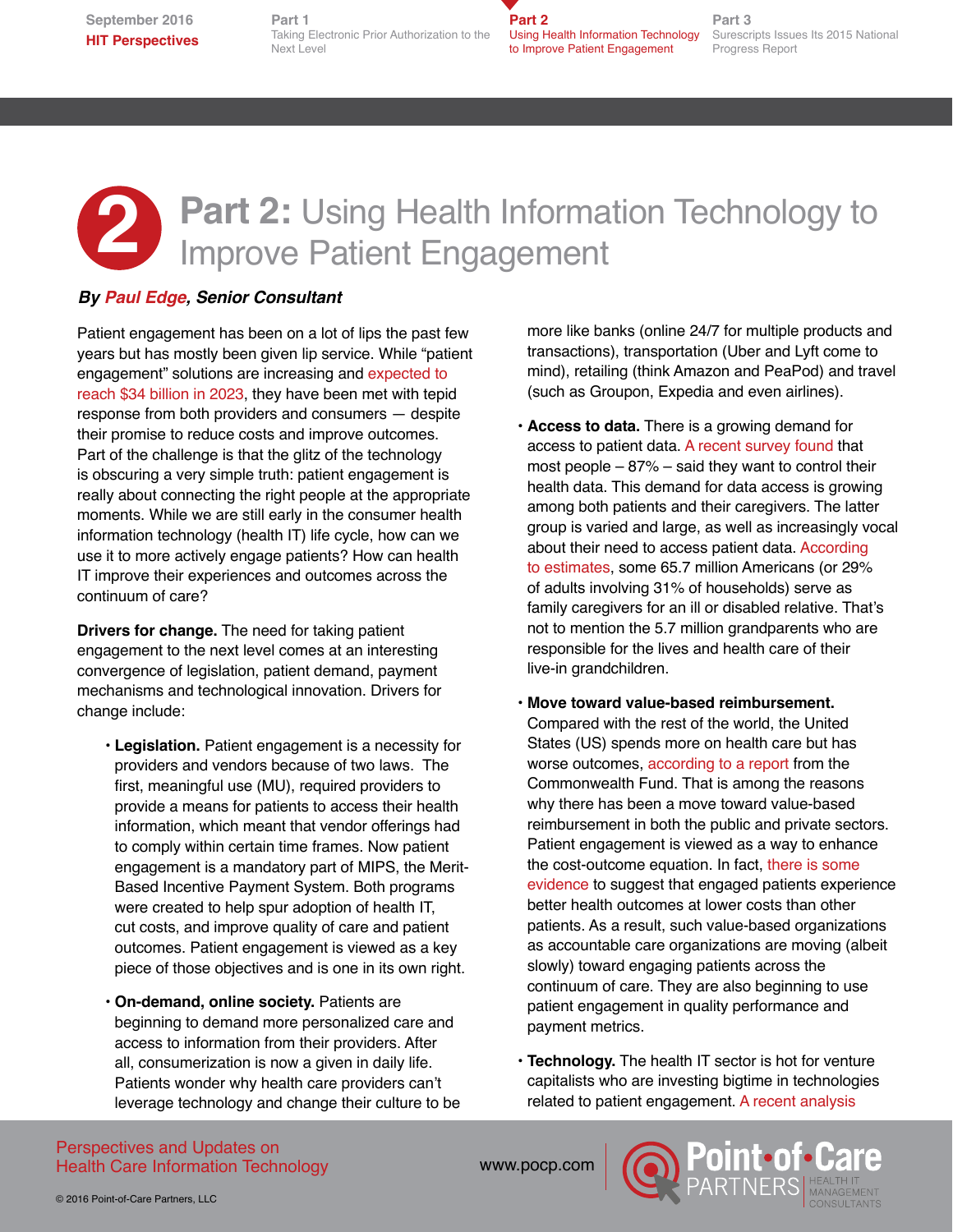[showed](http://medcitynews.com/2016/08/china-and-u-s-health-it-investment-trends/) the top health IT investment trends in the second quarter of 2016 were related to patient engagement: mobile health (\$779 million), data analytics (\$234 million), wearable sensors (\$129 million), mobile wireless (\$75 million) and wellness (\$60 million). Resulting disruptive innovations should create cheaper, faster and more efficient ways in which providers can engage patients — and vice versa.

**Barriers.** On the face of it, patient engagement sounds appealing and simple as a concept. As always, the devil is in the details. Barriers to adoption include:

- **Costs.** Providers are struggling to implement MU, make electronic health records (EHRs) a part of their work flows and realize a return on investment. Most haven't even begun to consider the requirements for MIPS. There are considerable upfront and additional costs inherent in changing over to a patient-centric focus and purchasing the technologies needed to engage patients. However, incentive payments for such activities have dried up and many practices' IT budgets already are maxed out. Business cases are still emerging.
- **Vendor offerings.** For vendors, patient engagement is another chicken-and-egg proposition: if there is demand, they will build to it. Even in the face of mandatory legislative requirements like MU, vendors will not proactively embrace patient engagement unless providers do as well. So far, that hasn't happened. Patient engagement seems to be near the bottom of everyone's to-do list.
- **Technology gaps and usability.** There's patient engagement technology all over the place but adoption is slow. Most providers use portals tethered to EHRs to connect with patients. However, uptake by both groups and patients still is limited. There's no shortage of gimmicky "patient engagement" tools (think Fitbit), but many don't offer any clinically valuable information to providers. The problem may not be the technology so much as usability and value. What's missing is a patient engagement tool that gives providers a very specific purpose that is recognized as valuable both by the patient and the provider and which enables the provider to take proactive action when necessary without having to wade through reams of data. In other words, the technology must make the patient-initiated data actionable.

**Six trends to take patient engagement to the next level.**  Point-of-Care Partners (POCP) believes the following six

trends will move the patient engagement needle forward in the near future.

- 1. **Data analytics.** The rise of new reimbursement models and the massive amount of clinical data contained in EHRs will create a need for data analytics. This structured approach will be essential in helping providers manage patient populations and zero in on individual patients at risk. This will help providers meet their cost and quality targets. At the same time, analyses will help form the backbone of targeted patient engagement strategies.
- 2. **Improved access to patient data.** As mentioned previously, demand is growing for access to patient data. Stakeholders are beginning to respond. In the private sector, for example, the CommonWell Health Alliance [recently announced](http://www.healthcareitnews.com/news/commonwell-health-alliance-open-access-patient-data) that eight EHR and portal developers will enable patients at their provider clients to access their health data, allowing them to self-enroll in the network, link their health records from different care providers and view their data across the network. On the public side, the federal Office of the National Coordinator for Health Information Technology (ONC) has been proactive in helping patients gain better online access to their health records. For example, the agency garnered pledges in February from hospital systems and health IT developers to improve consumer access to health records and not block access to data. The latter has been viewed as a problem in the marketplace. All health care organizations pledged to share patient records. ONC hopes for a progress check in the next few months.
- 3. **Longitudinal view of patient care.** Organizations are moving away from the "one doc, one patient, one disease" model to a world of shared decision making and a longitudinal view of patient care. Health IT and patient engagement will be key to connecting the dots along the continuum of care.
- 4. **Rise of consumerism.** Expect to see more consumerism in health care. In fact, [one organization called 2016](http://www.healthcarefinancenews.com/news/2016-year-consumerism-healthcare-providers-rush-adapt) the year of consumerism. Providers are now reorienting toward patients as consumers and emphasizing their connections with community. There are several reasons for this trend. First, providers are taking to heart consumers' demands for convenience and value because they improve care and outcomes. Those are, after all, mission-critical objectives for everyone. Second, they are responding to payers' new reimbursement models linking payments to quality and patient satisfaction. Third, the patient experience has value and can create competitive advantage.

Part 2 continued on page 7

Perspectives and Updates on Health Care Information Technology

WWW.pocp.com **(C) POINT.OT.**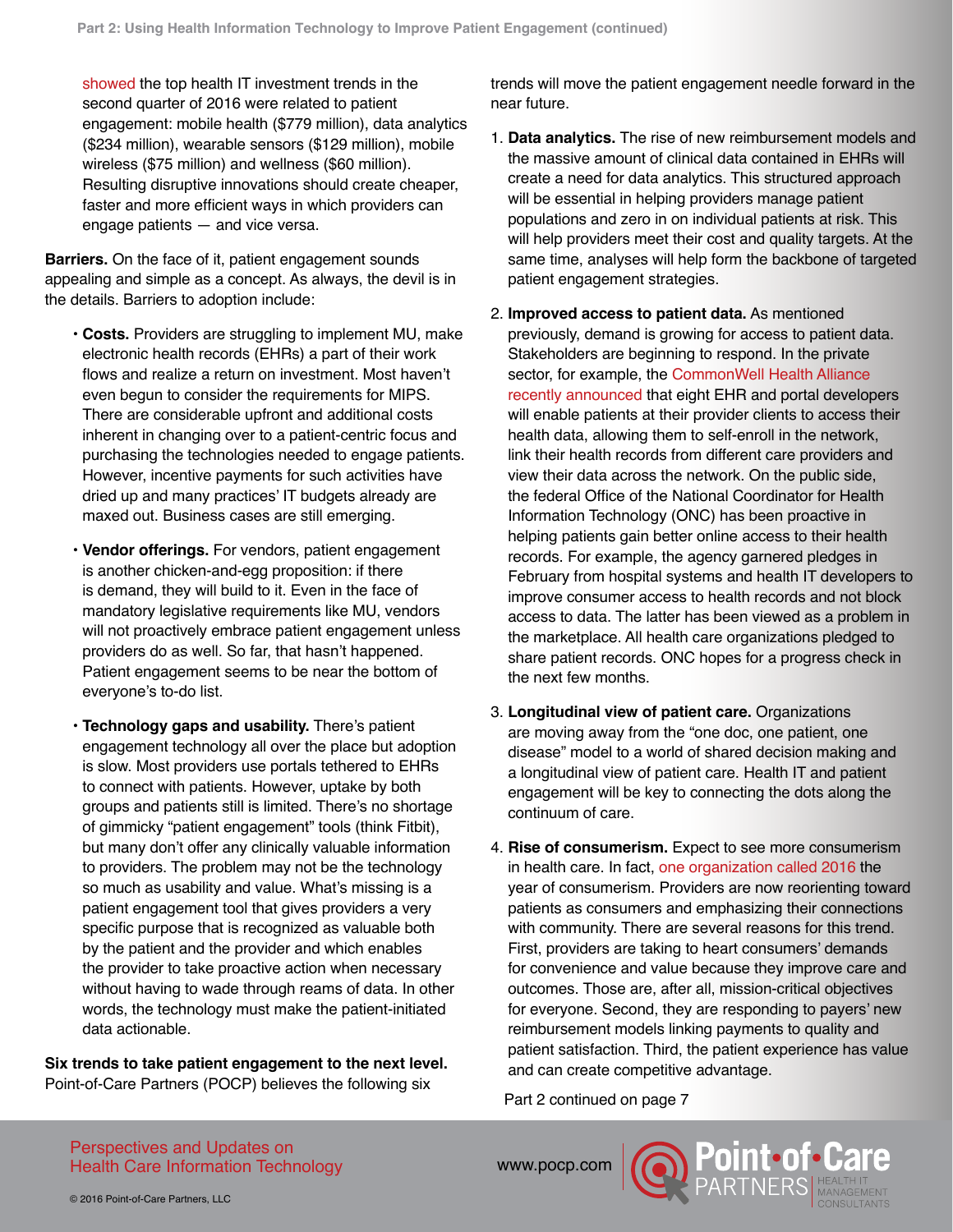**HIT Perspectives** Taking Electronic Prior Authorization to the **Part 1** Next Level

**Part 2 Part 2** Using Health Information Technology to Improve Patient Engagement



# **3** Part 3: Surescripts Issues Its 2015 National Progress Report

### *By Tony Schueth, Editor-in-Chief*

Surescripts recently released its 2015 National Progress Report. It further documents the industry's herculean efforts in the past decade to eliminate the paper prescription pad (for all intents) and deliver essential data to prescribers.

For starters, some 10 billion transactions flowed just through the Surescripts network in 2015. These included 1.4 billion electronic prescriptions for noncontrolled substances — almost a modest 10% increase. Even so, that translates to an average of 3.8 million electronic prescriptions in the US each day, which is more than the 1.4 million Amazon packages shipped daily and Uber's 2 million rides worldwide.

The numbers are indicative of the ubiquity of electronic prescribing (ePrescribing) so far. That said, the last mile will be harder as we begin to address ePrescriptions from the "laggards" — those slow to adopt this not-so-new technology – and dental care, discharge medications, long-term and post-acute care, specialty medications and controlled substances (EPCS).

EPCS was cited in the report as documenting huge growth. Specifically, there was a 667% uptick in EPCS transactions — 12.8 million in 2015 compared with 1.67 million in 2014. Most of that was due to New York's EPCS mandate, which demonstrates that prescribers need a legislative push to move them toward widespread adoption.

The level of success of the Empire State's ePrescribing mandate has emboldened other states to adopt similar legislation; there already are a growing number of state laws and regulations that will require use of EPCS. In addition, the nationwide opioid epidemic is creating interest at the federal and state levels in tools, like EPCS, that can be used to stop overdosing and doctor shopping. (To keep current with these laws and regulations, Point-ofCare Partners offers its [ePrescribing Law Review,](http://www.pocp.com/statelawreview.html#.V8cf8pgrKUk) which is the most succinct yet comprehensive analysis of federal and state rules, regulations and statutes governing electronic prescriptions in all states and the District of Columbia).

In addition, Surescripts routed 1.05 billion medication history transactions, which represents three times the population of the United States. Some 15.28 million clinical messages flowed through the network in 2015. The latter is an example of newer transactions in the Surescripts portfolio.

Despite the progress made so far, opportunities exist in the ePrescribing work flow on which we can capitalize. Take medication reconciliation, for example. As Surescripts highlighted in its report, nonadherence to prescription medication costs the US health care system close to \$300 billion per year. Work can be done to promote, streamline and enhance this transaction to encourage wider utilization. Reconciling a patient's medication history is becoming more automated due to requirements under meaningful use. Surescripts announced in early September the launch of a new medication history service to support population health management. The underpinnings of the new solution, prescription data from pharmacy benefit managers/payers and pharmacies, previously existed but have now been consolidated into a single data feed that presents a more cohesive picture of a patient's medication history and adherence to prescribed therapies. It's not necessarily a complete view of a patient's medication history as it is subject to pharmacy and payer participation and typically doesn't include cash pay, but it is an improvement over the claims- or pharmacy-only data.

Looking at complementary transactions and supporting data, we were again surprised to see several others that didn't make the cut. There was no information about the

#### Perspectives and Updates on Health Care Information Technology